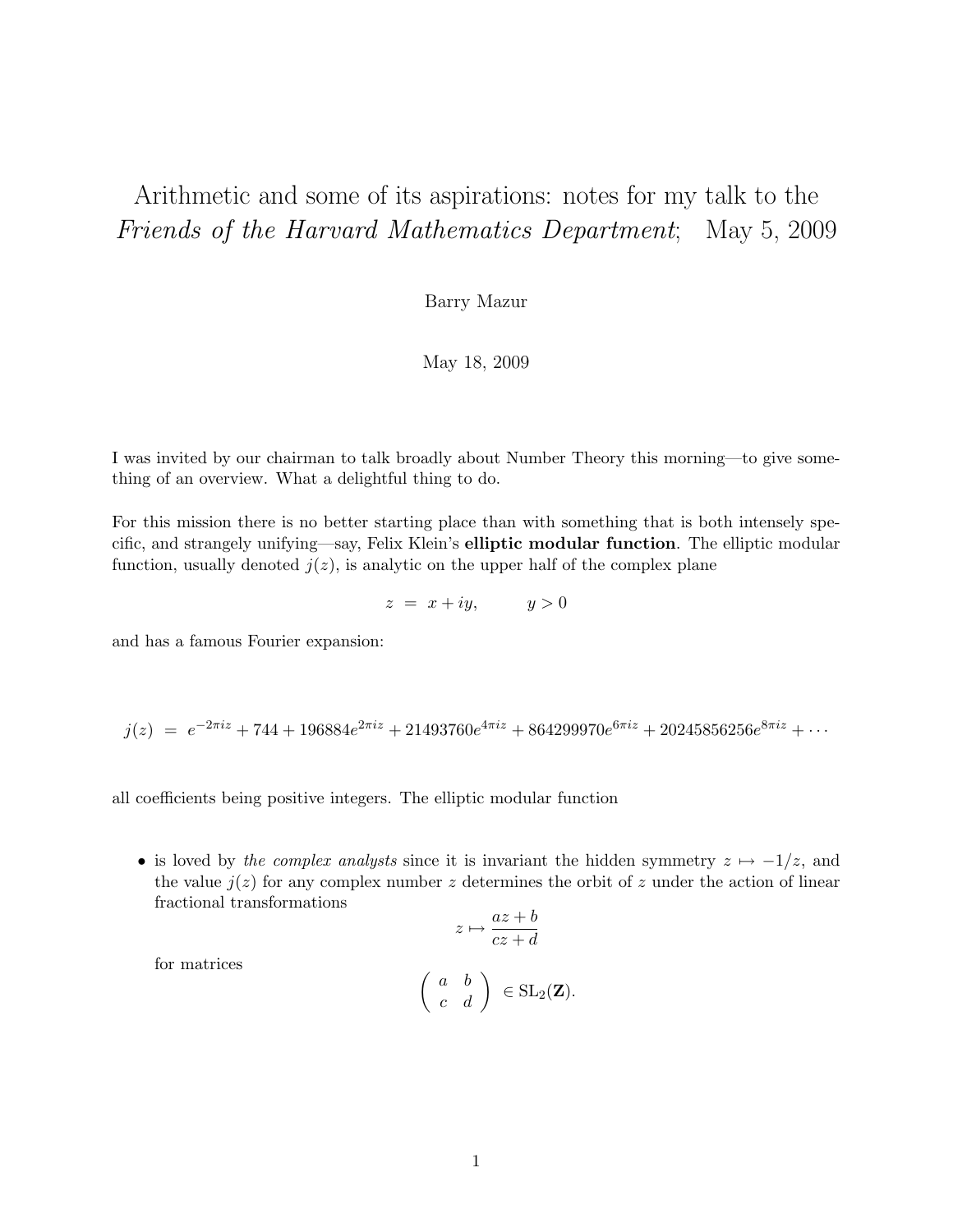• is loved by the hyperbolic geometers since, thanks to this symmetry, it tiles the hyperbolic plane:



Nowadays there are various ways of revealing this tiling by choosing a color spectrum for the argument of the complex values of the function  $j(z)$ :

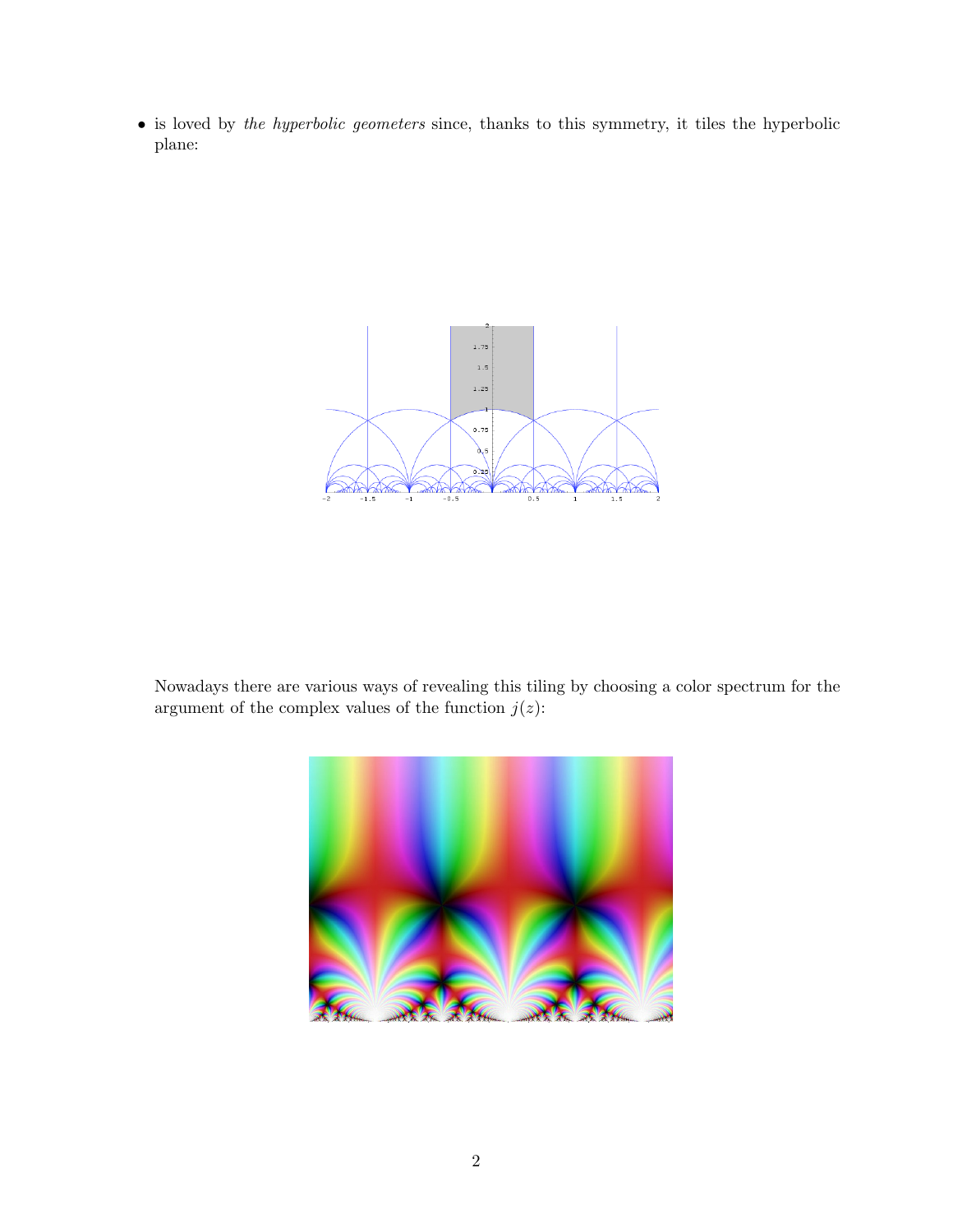• The function  $j(z)$  is loved by the finite group theorists since the coefficients

196884, 21493760, 864299970, 20245856256, · · ·

are the dimensions of a famous series of linear representations of the simple group known as the Monster—a rather big finite group, of order

808017424794512875886459904961710757005754368000000000,

its smallest nontrivial linear representation being of the whopping dimension 196883.

It was John McKay who noticed that the first interesting Fourier coefficient 196884 of the elliptic modular function satisfies the equation:

$$
196884 \ = \ 196883 \ + \ 1
$$

and therefore is the dimension of a (faithful) representation representation of the Monster group. This simple "equation" observed by McKay set off an amazing cascade of discoveries.

- It was loved by Klein himself since he showed that his elliptic modular function provides the vocabulary in which to give explicit solutions of the general quintic polynomial—whose roots could not be expressed in terms of radicals such as the 16c Italian mathematicians used to solve third and fourth degree polynomials;
- and it is loved by the followers of Ramanujan who find a world of structure in the congruence properties of the Fourier coefficients;

E.g.: For every  $n$ 

- the 2n-th Fourier coefficient of  $i(z)$  is even,
- the 3*n*-th Fourier coefficient of  $j(z)$ is divisible by 3,
- the 5*n*-th Fourier coefficient of  $j(z)$ is divisible by 5,
- the 7*n*-th Fourier coefficient of  $j(z)$ is divisible by 7,
- the 11n-th Fourier coefficient of  $i(z)$ is divisible by 11,

but this pattern breaks down for  $p = 13$ .

• The elliptic modular function is loved by the analysts, arithmeticians and algebraic geometers who study elliptic curves since the isomorphism class of the elliptic curve formed by the lattice generated by the complex numbers 1 and z is completely determined by  $j(z)$ , usually referred to as the j-invariant of the elliptic curve. It is the showcase example of a modulus in algebraic geometry, i.e., a continuous parameter that classifies a continuously varying array of distinct isomorphism classes of mathematical objects.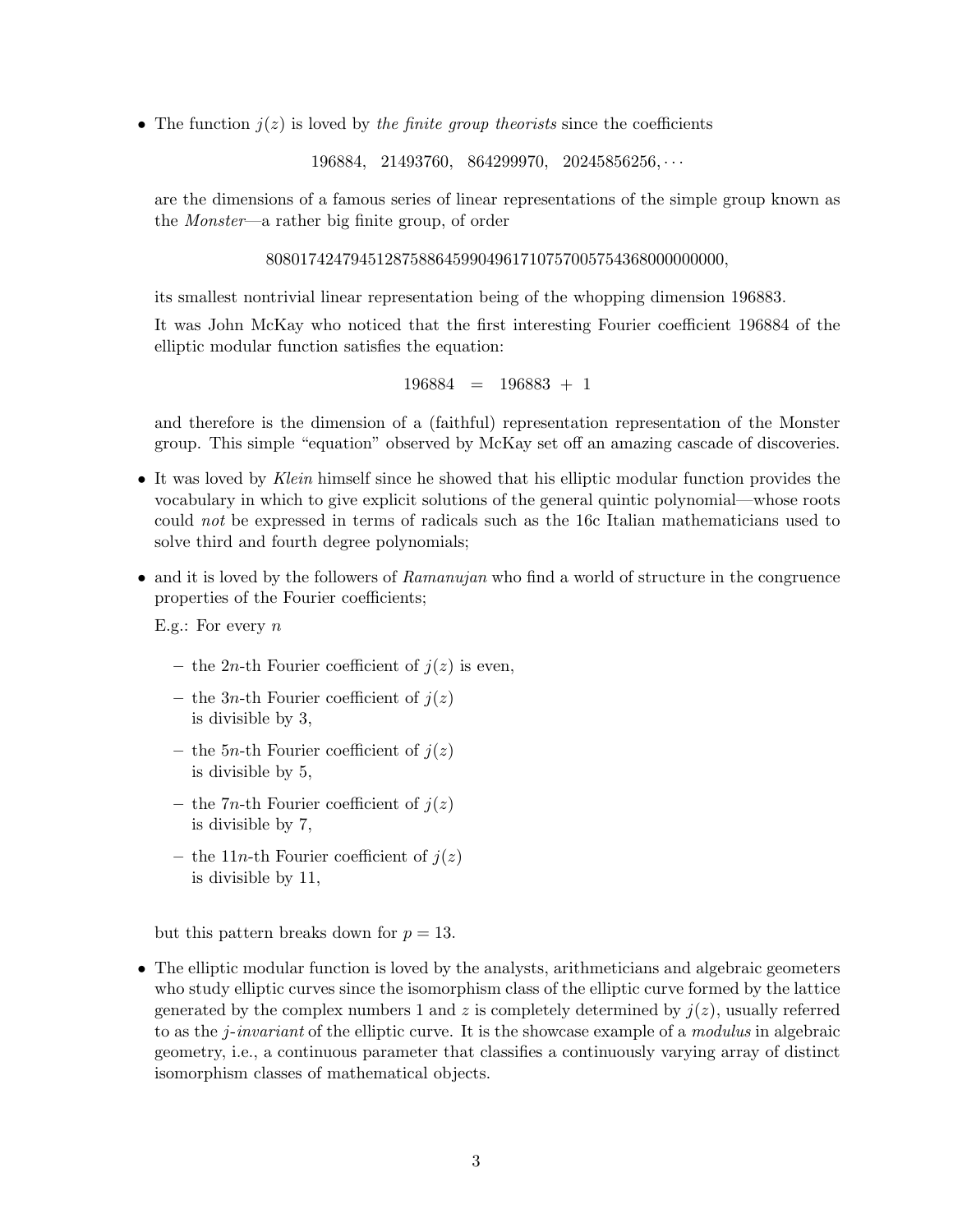{ The isomorphism class of the elliptic curve E formed by the lattice generated by 1 and  $z$ }

 $\downarrow$ 

{ The complex number  $j(z)$ , usually referred to as the j-invariant of the elliptic curve  $E$ }.

• AND it was loved by Leopold Kronecker who hitched the aspirations of his youth (his Jugendtraum) on the ability of the elliptic modular function to help generate, in a magically ordered way, all algebraic numbers that are relatively abelian over quadratic imaginary number fields.

So, lots of love has been showered on this elliptic modular function  $j(z)$ —it shows up in various mathematical disciplines performing its miracles in each—but even now, I think, we still don't know in a fully satisfying sense what it is, or what deep structure it is offering us glimmers of, and how it comes to play its unifying role.

In this hour I want to push off in the Kronecker direction, explain a tiny bit of Kronecker's specific ambition, But I also want to interpret "Kronecker's dream" much more loosely than he himself would be comfortable with (i.e., I am taking the usual prerogative of *interpreters of dreams*)! It is reasonable to view the Jugendtraum as blending into a very modern ambition: the on-going attempt to come to grips with what number theorists and algebraic geometers call the theory of motives.

Before getting to this, I should offer a disclaimer, for we will not be seeing anything like an overview of the broad span of modern arithmetic research. Think of Arithmetic as some form of Geology where the *basic subject* is a mass of a certain shape, and where the surface features are somewhat accessible to any of us, if we travel a bit around it<sup>1</sup> but the real reasons why it<sup>2</sup> is what it is—and even what it is—is hidden within its interior. The real secret of its unity lies, perhaps, in its center.

 ${}^{1}E.g.,$  there are prime numbers comprising the building blocks of multiplication of whole numbers, and there are infinitely many of these, etc.

<sup>&</sup>lt;sup>2</sup>I.e., the *it* is the earth, for Geology; and the structure of Number for Arithmetic.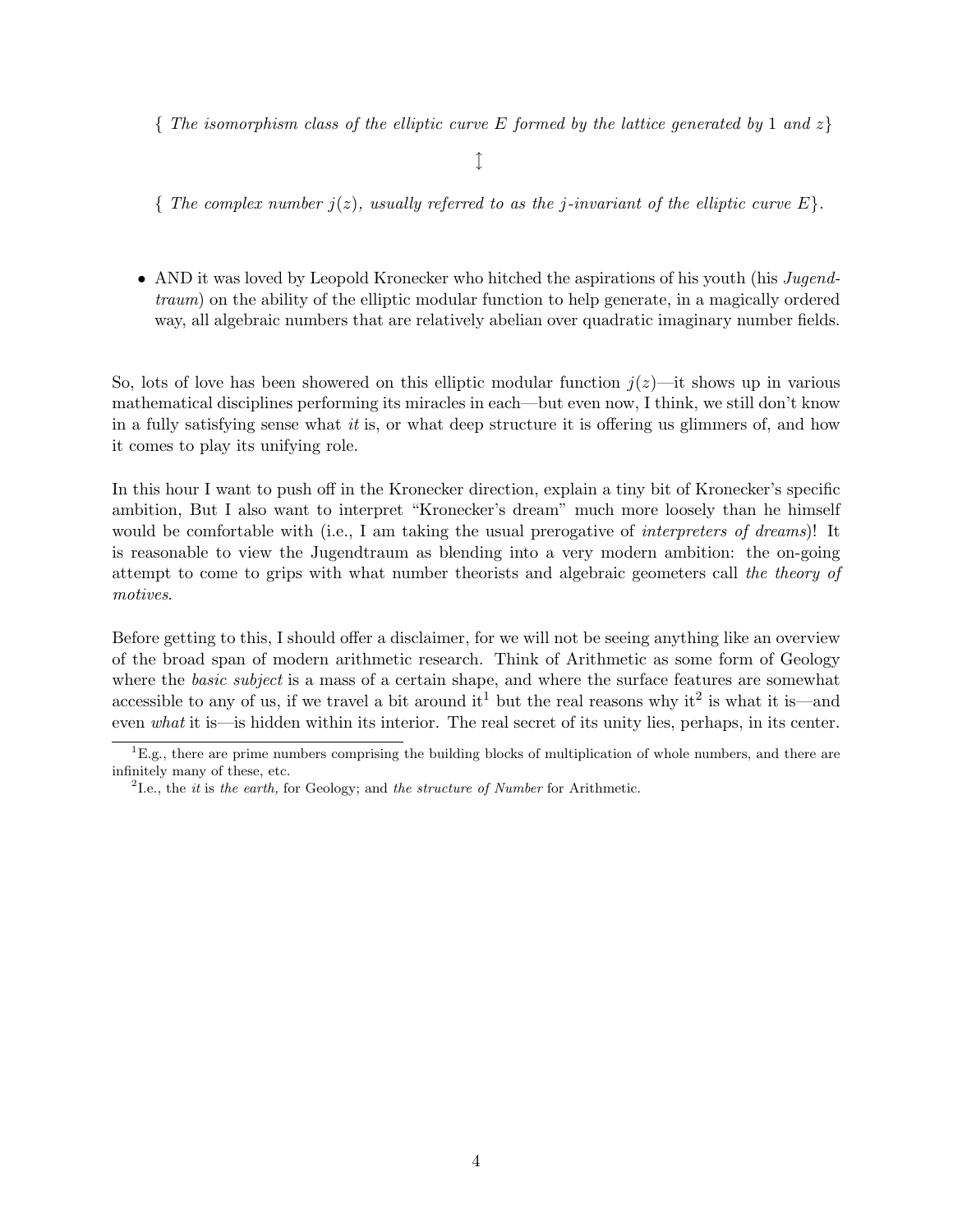

What can we do to study it? We can drill here and there to sample its composition and to understand a tiny bit better the forces that hold it together. Where we start to drill depends on accidents: our own location, our predisposition, and what things occur to us. But the ultimate aim is to understand the center.

Here are a few traditional drilling sites:

- 1. Numbers defined by algebraic formulas, and the structure of interesting aggregates of these numbers.
- 2. Interesting arithmetic phenomena and the delicate statistical data that they generate.
- 3. Algorithmically generated lists of numbers, as described in the vocabulary of polynomial equations.

There are many other ways than these to study Arithmetic but I mention these three aspects of our subject for they are intimately related to disparate fields of mathematics. For example, going down the above lists we have these related disciplines involved:

- 1. Algebraic geometry, Algebraic topology, representation theory of algebraic groups
- 2. Complex analysis, Fourier analysis
- 3. Mathematical logic

I've chosen to focus, this morning, on the first of these topics: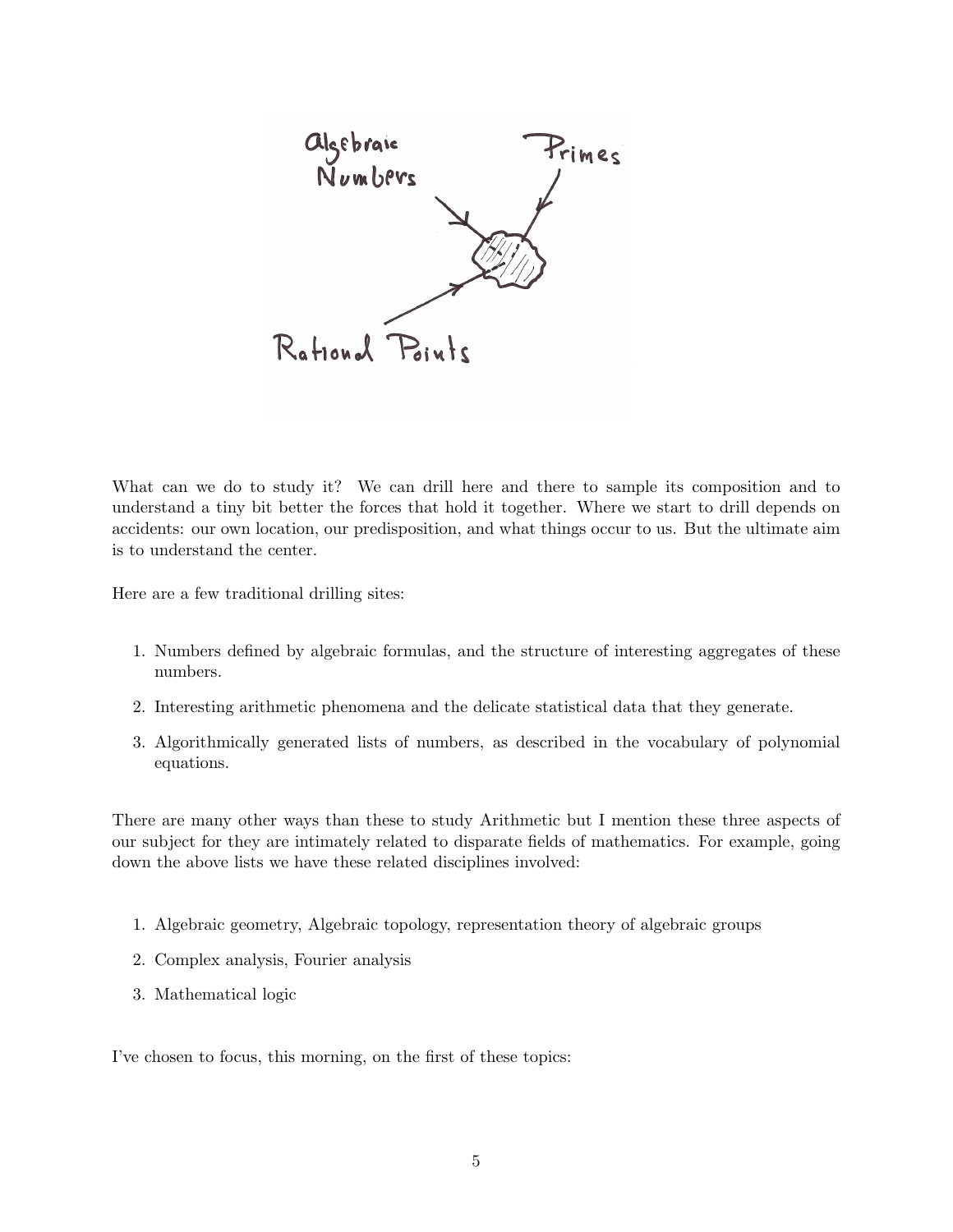### 1 Numbers defined by algebraic formulas, and how to organize aggregates of these numbers.

The ratio  $\frac{diagonal}{side}$  of a square was, in antiquity an example of a proportion that could not be expressed as a ratio of whole numbers—and therefore unapproachable by standard means,



And yet this diagonal has the comforting property that if you built a second square with side equal to it (i.e. to the diagonal of the square in Diagram 1) the ratio of the areas of the two squares is easy to understand (i.e., it is 2).

Put in modern algebraic terms, we have that  $\sqrt{2}$  is irrational, and nevertheless can be pinpointed by the fact that it is a (positive) root of the simple polynomial  $X^2 - 2$ . Of course, the ancients had by the fact that it is a (positive) root of the simple polynomial  $X^2 - 2$ . Of course, the ancients had quite few other such successes, such as the understanding of the ratio  $\sqrt{5}$  and its involvement with the construction of the regular pentagon. They also had their nonsuccesses (and bewilderment) as in the issue of duplication of the cube, trisection of a general angle, and even worse: the squaring of the circle.

The general concept emerging<sup>3</sup> is that of *algebraicity* versus transcendence.

**Definition 1** An algebraic number  $\theta$  is one that is a root of a polynomial with rational coefficients. In other words, a number is algebraic if it satisfies a polynomial relation (with rational coefficients).

The simplest of these would be those expressed by radicals, and in fact, the ones expressed by radical were the ones most immediately encountered in geometry, or as roots of low degree polynomials. For example "Cardan's Formula" tells us that the roots of the general cubic polynomial  $X^3+aX+b$ (the coefficients  $a, b$  can be any sort of number) are given by

$$
\sqrt[3]{\frac{1}{2}(-c+\sqrt{c^2+\frac{4a^3}{27}})} + \sqrt[3]{\frac{1}{2}(-c-\sqrt{c^2+\frac{4a^3}{27}})}.
$$

The utility of numbers defined by algebraic relations needs no advertisement. The issue is rather that algebraic numbers are so ubiquitous and there are so many of them—see Book X of Euclid which is a big big mess!—that one is in great need of effective strategies with which to study classes of them systematically. Sometimes algebraic numbers show up in neatly organized arrays:

 $3$ The much-used word *emergence* which puts in the shadows the people who work on concepts and gives agency to the concepts themselves as they"emerge into the light" isn't—I think—a cop-out word here, given the slow maturation of the concepts of algebraicity, and transcendence.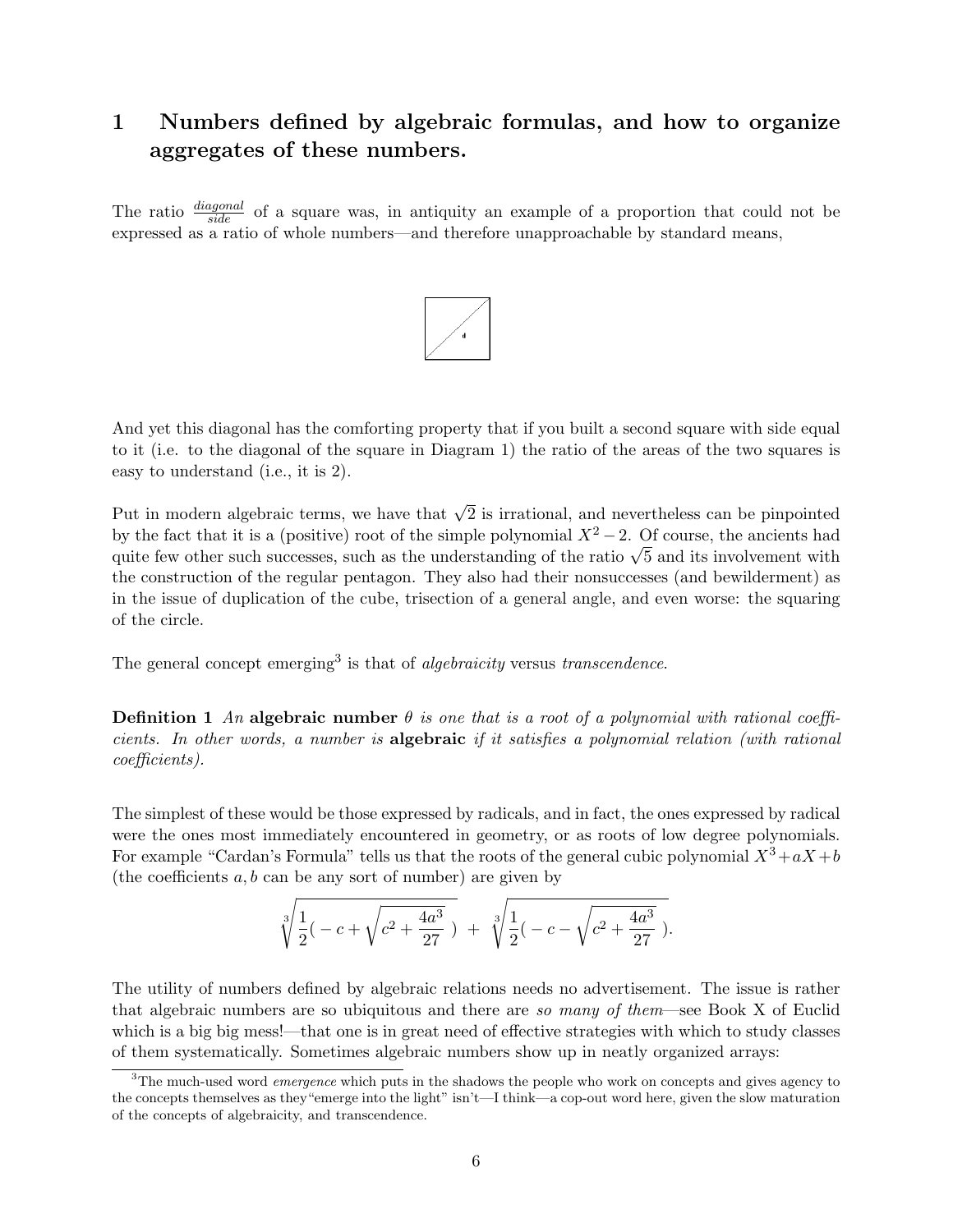## 2 Roots of unity as a cluster of supremely organized algebraic numbers

At the end of the eighteenth century, and beginning of the nineteenth century it was understood (largely by Gauss, I think) that the construction of the regular  $n$ -gon was strictly related to the understanding of the algebraic numbers that are now called roots of unity. That is, the vertices of the regular n-gon centered at the origin and inscribed in the circle of radius 1 are the complex number of the form

 $e^{\frac{2\pi i a}{n}}$ 

and these are precisely the roots of the polynomial

 $X^n-1$ .

In particular, roots of unity are algebraic numbers.



http://upload.wikimedia.org/wikipedia/commons/9/93/Regular\_... For example, the vertices of the above heptagon are complex algebraic numbers that are roots of the polynomial  $X^7 - 1$ . Another way of thinking of this structure is to consider the heptagon as a machine whose symmetries "generate" the algebraic numbers

 $e^{2\pi i/7}, e^{4\pi i/7}, e^{6\pi i/7}, e^{8\pi i/7}, e^{10\pi i/7}, e^{12\pi i/7}$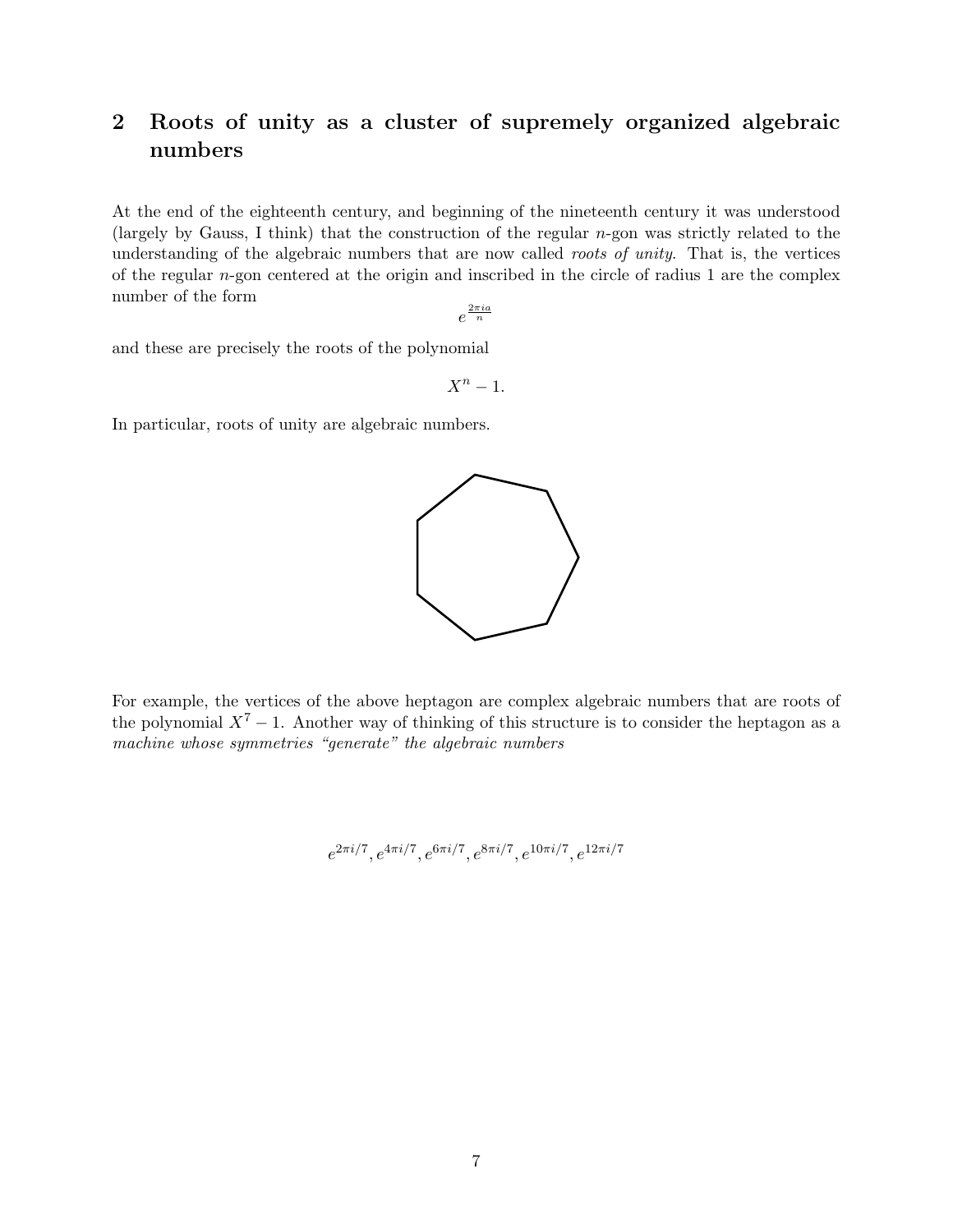Roots of unity are examples of what one might call abelian algebraic numbers over the rational field Q which comprise a largish class of algebraic numbers that are—from a certain perspective—easier to deal with than the general algebraic number. Their definition is elementary and natural if one is happy with Galois theory; I'll give it in this footnote<sup>4</sup>.

It was about that time (beginning of the nineteenth century that the focus on aggregates of algebraic numbers took off; that is, on the structure of rings and fields of algebraic numbers (rather than on algebraic numbers, one at a time, each in isolation). Galois theory emerged as a way of organizing this data in a computationally and conceptually powerful way.

Roots of unity, for a while, formed the main crucial repertoire of interesting algebraic numbers whose arithmetic could be somewhat—even though hardly perfectly—understood.

#### 3 The Kronecker-Weber Theorem

Kronecker and Weber, at the end of the nineteenth century, proved the following surprising and powerful mind-focusing result:

Any abelian algebraic number can be expressed as a finite linear combination (with rational numbers as coefficients) of roots of unity, or equivalently: of the values of the transcendental function  $e^{2\pi i z}$  as z runs through a collection of rational numbers<sup>5</sup>.

 $\overline{4}$ Define an abelian algebraic number over Q to be one that is

- $\bullet$  the root of a polynomial with rational coefficients (i.e., is algebraic) and such that
- $\bullet$  any two permutations  $A, B$  of the roots of that polynomial that preserve all polynomial relations (with rational coefficients) among the roots, are permutations that commute; i.e.,  $A \cdot B = B \cdot A$ .

For example, any quadratic irrationality such as  $\sqrt{d}$  for d a nonsquare integer is abelian since the irreducible polynomial over the rationals that has it as a root, has only two roots (it and one other) and any two polynomial over the rationals that has it as a root, has *only* two roots (it and one other) and any two<br>permutations of those meager two roots commute. But, say,  $\sqrt[m]{2}$  are nonabelian algebraic numbers if  $m > 2$ .

As with most algebraic notions, Galois theory gave us the vocabulary to define analogues of these notions *relative to a given field replacing the rational field*  $Q$  *with an arbitrary field. So too here. One defines the* concept of abelian algebraic number over a field  $K$  to be as above, but with the rational field replaced systematically in the definition by the field K.

<sup>5</sup>For example, since quadratic irrationalities are abelian algebraic numbers they are linear combos of roots of unity: indeed they are by a prior celebrated theorem of Gauss that gives a completely explicit formula for this; for example:

$$
\pm i^{\frac{p-1}{2}}\sqrt{p} = e^{2\pi i/p} + {2 \choose p}e^{4\pi i/p} + {3 \choose p}e^{6\pi i/p} + \ldots + {2 \choose p}e^{-4\pi i/p} + {-1 \choose p}e^{-2\pi i/p},
$$

where the coefficients in this linear combination are  $\pm 1$  and more specifically:  $\binom{a}{p}$  is  $+1$  if a is a quadratic residue modulo p; that is, if a is congruent to the square of an integer modulo p and  $-1$  if not; and even the ambiguous  $\pm$  in the formula can be pinned down in a closed form. By the way: if you considered a cubic polynomial  $X^3 + bX + c$ with  $b, c, \in \mathbf{Q}$  of square discriminant, its roots would again be linear combos (with rational coefficients) of roots of unity but I don't know of any general explicit expression for such linear combos, as we have for quadratic algebraic numbers via the Gauss sum formulation.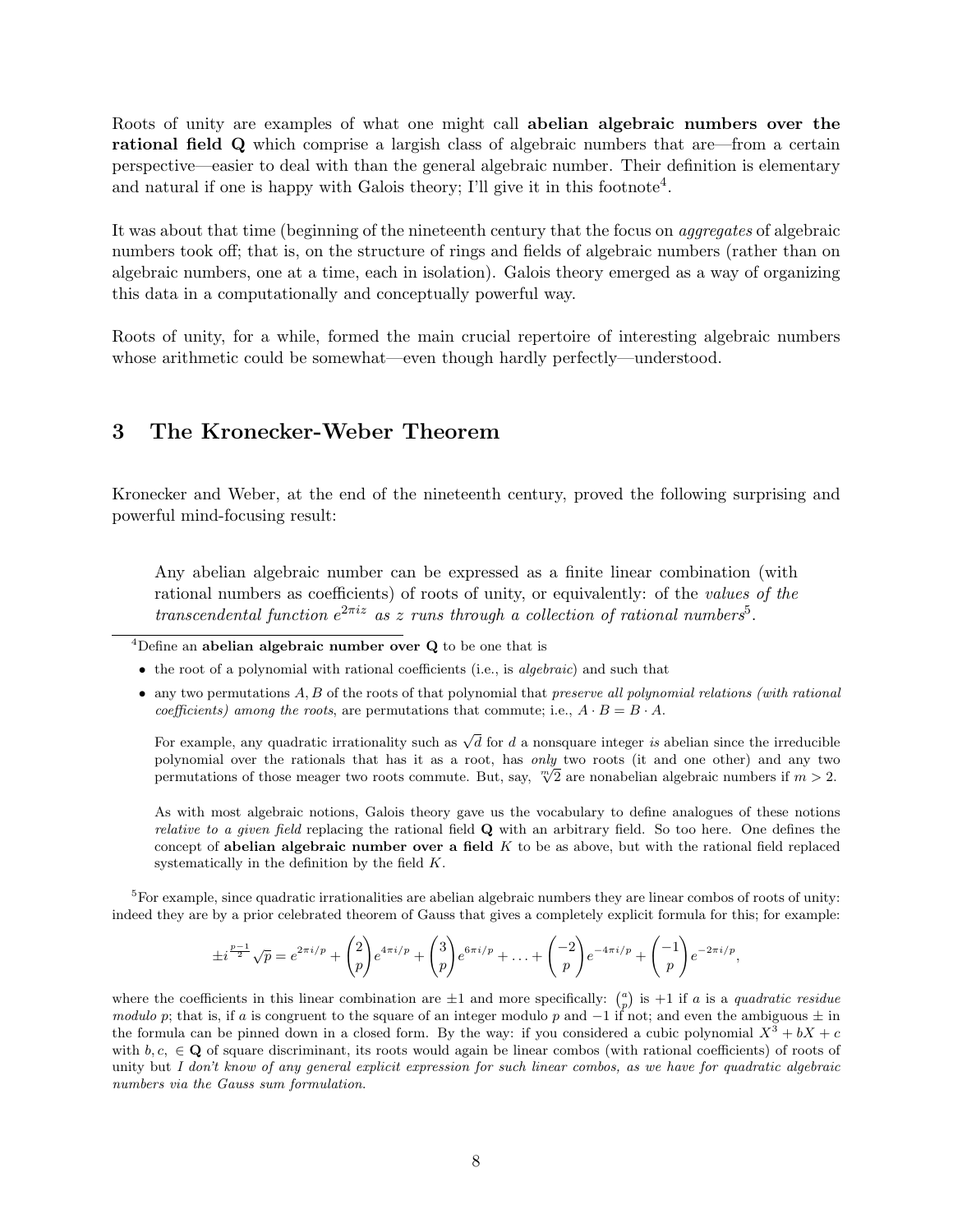To gauge how mathematicians, on occasion, expressed exuberance over this, count the "wunderbars" in the following (word-for-word) transcription of a piece of a lecture David Hilbert gave in his course (Vorlesung über die Theorie der Algebraischen Zahlen) in 1926<sup>6</sup>.

Das ist etwas ganz Eigenartiges. Wir besitzen eine analytische Funktion  $e^{2\pi i z}$  mit der wunderbaren Eigenschaft, dass sie für rationale Argumentwert immer algebraische Werte liefert und dass man durch sie alle Abelschen Körper und nur diese erhält. Diese zweite Eigenschaft ist ja der Inhalt des grossen Kroneckerschen Satzes, dass alle Abelschen Körper Kreiskörper sind. Dass ist nun in der Tat eine ganz wunderbare Eigenschaft. Schon allein dass eine transzendente Function algebraiche Werte liefert, wenn man das Argument  $z = a/b$  setzt! Dass es so etwas überhaupt gibt! Das Seltsame ist nun dabei, dass man nur die Funktion  $e^{2\pi i z}$  zu besitzen braucht und dass dann alles andere sich ganz von selbst, förmlich ohne unser Hinsutun sich einstellt! Dass gilt also für das Problem, alle Abelschen Körper über den Körper der rationalen Zahlen aufzustellen. Unser neues Problem heisst nun, alle Abelschen Körper über dem imaginär quadratischen Körper  $k(\sqrt{m})$   $m < 0$  zu erhalten. Für die Erledigung des ersten Problems stellte such uns de Funktion  $e^{2\pi i z}$  zur Verfügung, dieser wunderbare Geschenk des Himmels. Werden wir nun auch für den zweiten Fall etwas Aehnliches erhalten? Das ist de Frage, die wir auch gar nicht umgehen können.

But what economy! And what a template! Any abelian algebraic number over Q is a linear combination of roots of unity, with rational coefficients. We can think of the exponential function as a homomorphism of groups

$$
\mathbf{C} \longrightarrow \mathbf{C}^*
$$

where  $C$  is the complex plane viewed as group under addition and  $C^*$  the complex plane with the origin removed, viewed as group under multiplication. The roots of unity, then, are just the points of finite order in the multiplicative group  $\mathbb{C}^*$ .

Let us think of this structure—the exponential function

$$
z \quad \mapsto \quad e^{2\pi i z}
$$

viewed as homomorphism  $C \to C^*$ —as a **unifier**. For this *single function* generates in a systematic and coherent way all abelian algebraic numbers, as its values for rational arguments z.

Are there other "unifiers" in the broader context of algebraic number theory? Hilbert, in the quotation above, is preparing us for this with his

Unser neues Problem heisst nun, alle Abelschen Körper über dem imaginär quadratischen Körper  $k(\sqrt{m})$  m < 0 zu erhalten.

That is, given any quadratic imaginary number field

$$
\mathbf{Q}(\sqrt{-1}), \text{ or } \mathbf{Q}(\sqrt{-2}), \text{ or } \mathbf{Q}(\sqrt{-3}), \text{ or } \dots
$$

<sup>&</sup>lt;sup>6</sup>I'm thankful to Yuri Tschinkel and the Göttingen library for permission to quote from these notes.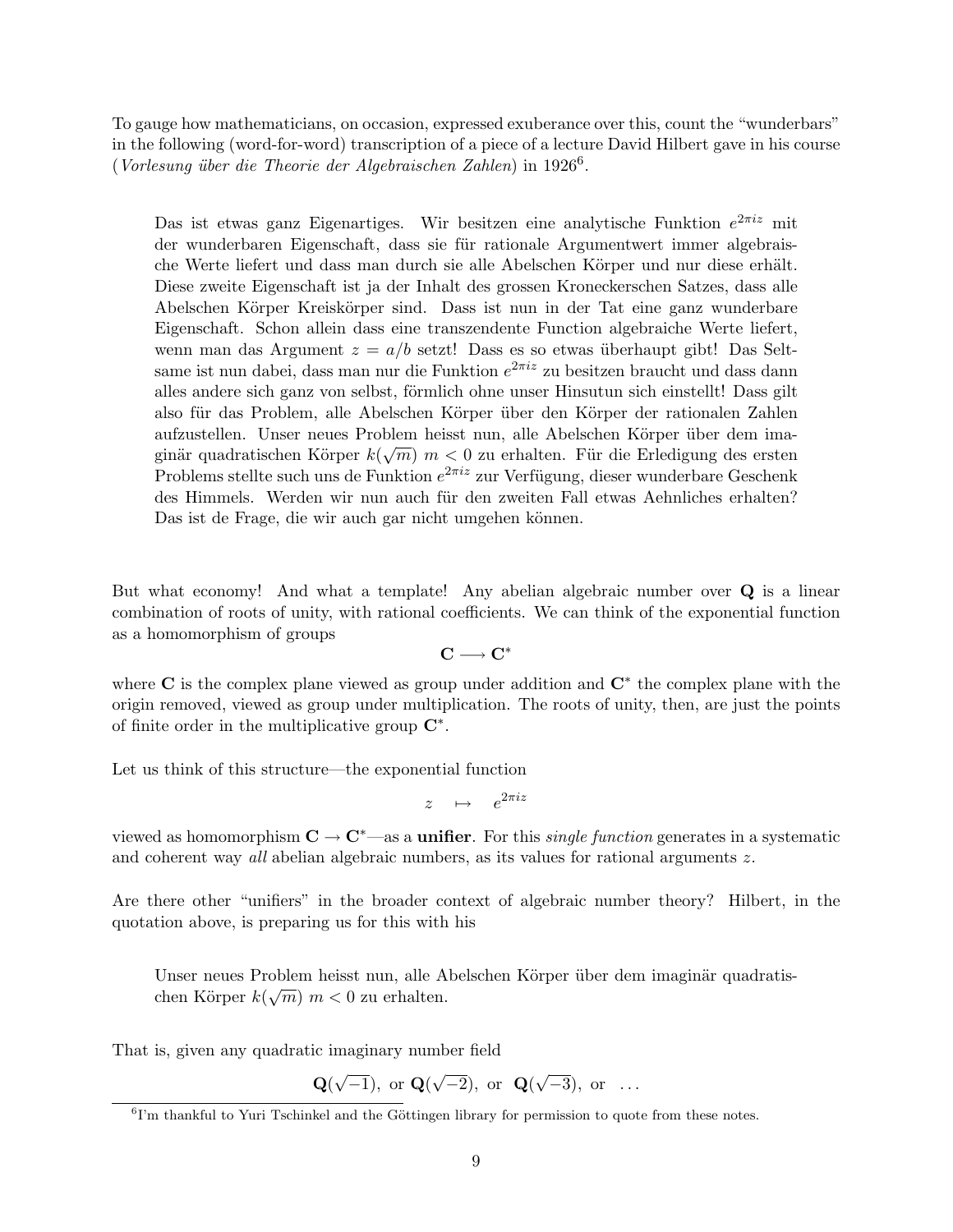is there a unifier that organizes as fully and in as revealing a way, all the abelian algebraic numbers over that field, just as the exponential function does for the field of rational numbers Q?

#### 4 Kronecker's Dream

Kronecker saw that if you add to the exponential function, merely one further function (Klein's elliptic modular function) you had the key to unification of all the abelian algebraic numbers of all these fields. Exactly as with exponential function, where you formed the values  $e^{2\pi i z}$  for z rational numbers, you were requested by Kronecker to consider the values  $j(z)$  for z ranging through your quadratic imaginary field, and

• these numbers are *algebraic numbers*—this being already a miracle and is by no means evident from the power series formulation in any instance; for example

$$
j(\frac{1+\sqrt{-23}}{2})
$$

turns out to be a root of the polynomial

 $X^3 + 3491750X^2 - 5151296875X + 12771880859375.$ 

- The values  $j(z)$  for z ranging through your quadratic imaginary field are abelian algebraic numbers over the field—another miracle— for example the Galois group of the polynomial  $X^3 + 3491750X^2 - 5151296875X + 12771880859375$  is abelian (cyclic of order three) over  $\mathbf{Q}(\sqrt{-23})$  and,
- The values  $j(z)$  for z ranging through your quadratic imaginary field together with roots of unity, will essentially generate all abelian algebraic numbers over the field.

Again: what a template, and what a unification!

#### 5 Nonabelian dreams: first encounter

You might think—and you'd be right—that the essential unifying power of the exponential function, and its ability to organize, for us, all abelian algebraic numbers of Q comes from the mere fact that there is an underlying (large, continuous) algebraic group, namely the multiplicative group C<sup>∗</sup>, and we are systematically generating algebraic numbers by considering the elements of finite order in that large group. The group, then is the unifying principle. If you have another algebraic group  $E$  over a number field (elliptic curves have been very successfully used for this type of work; more generally commutative groups turn out to be best for this) its points of finite order will have coordinates that are algebraic numbers, and the splay of algebraic numbers that you get will be often—supremely organized by the *unifier*: the algebraic group  $E$  from which they sprang. From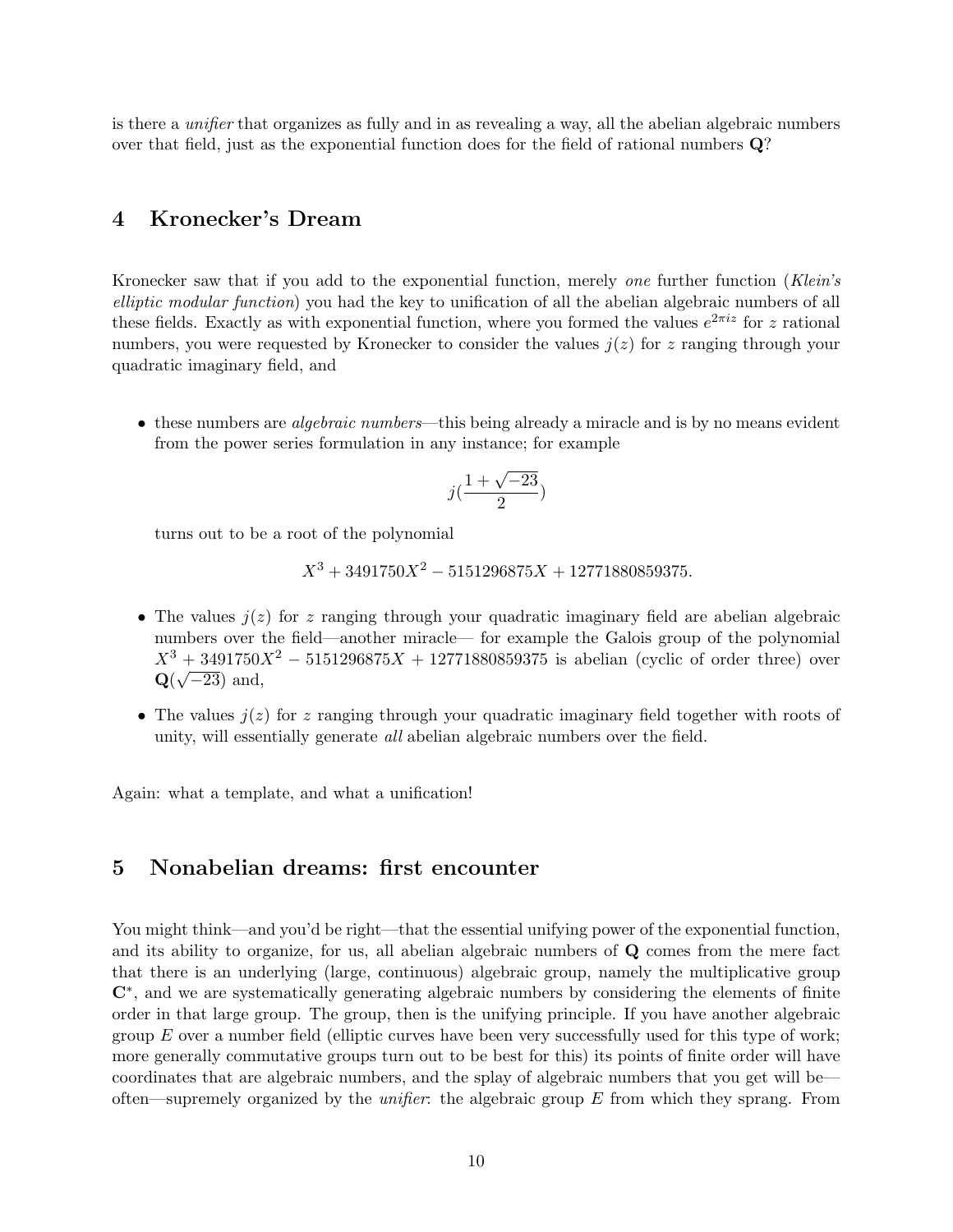this perspective, the theory of (commutative) algebraic groups over number fields becomes a huge factory for the production of beautifully organized constellations of algebraic numbers.

An example of this is the elliptic curve

$$
E: \qquad y^2 + y = x^3 - x.
$$

For every positive integer  $N$ , the points of order  $N$  have coordinates that generate a field extension of Q that is Galois with Galois group  $GL_2(\mathbf{Z}/N\mathbf{Z})$  and this infinite family of field extensions  $K_N$  of increasing degree are—in a very concrete sense—all tied together by the unifying principle of this elliptic curve. We have here a treasure-chest of usable algebraic numbers generating this array of number fields.



I doubt that there is a contemporary number theorist who works with this structure who isn't continuously amazed by the efficacy of this unifying method for the study of otherwise unapproachable arrays of algebraic numbers—just as Hilbert was amazed by the organizing power of the exponential function. But  $\ldots$  as I mentioned above, there are indeed lots of algebraic numbers and we are in serious need of more powerful unifying structures to deal with them.

#### 6 Nonabelian dreams: second encounter (the theory of motives)

So far, we have talked about these organizing principles for the study of algebraic numbers en masse:

- The exponential function  $e^{2\pi i z}$ ,
- The extraction of radicals more generally,
- the elliptic modular function  $j(z)$ ,
- Elliptic curves, and (commutative) algebraic groups more generally.

A current version of Kronecker's dream is to extend this already impressive list, and to deputize all of algebraic geometry over number fields to serve as vast "unifiers" of constellations of algebraic numbers.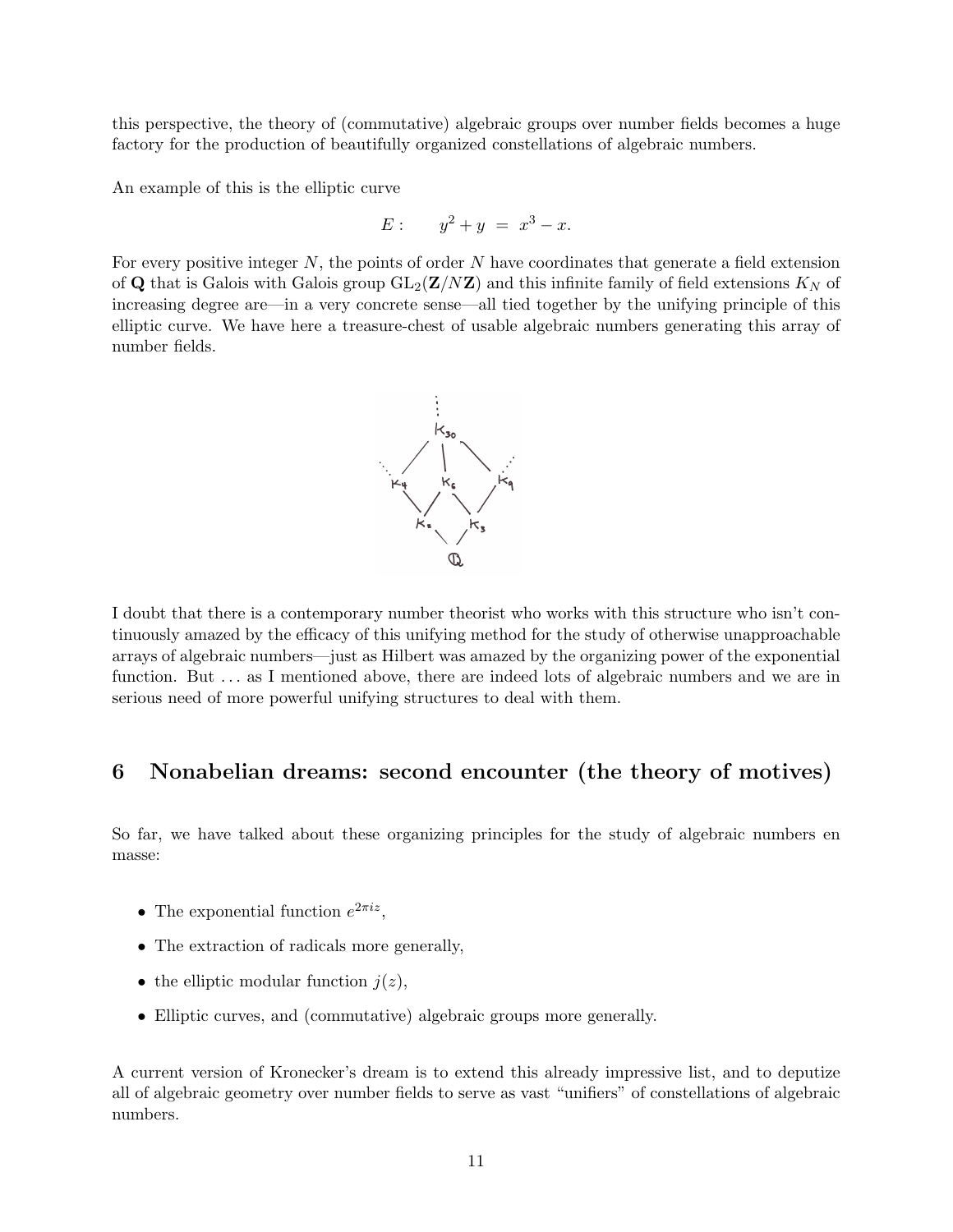For this one turns to the still-in-progress theory of motives initiated by Grothendieck. Grothendieck<sup>7</sup> envisioned associating to  $V$ , any object of algebraic geometry (any *algebraic variety*, i.e., a space defined by algebraic equations) a *simpler object* that I'll just call  $H(V)$  and we can refer to it as the motive of V. Think of this "simpler object"  $H(V)$  as having a linear structure like a vector space.

Moving, then, from V to  $H(V)$  loses lots of information contained in the objects of Algebraic Geometry but, in contrast, it retains—in perhaps especially usable form—some important structure:

 ${ALGEBRAIC GEOMETRY} \rightarrow {THEORY OF MOTIVES}$ 

$$
V \quad \mapsto \quad H(V).
$$

This passage might be thought of as a modern move akin to *The Calculus* (which linearizes—at an infinitesimal level— nonlinear functions). For, thinking of  $H(V)$  as—say—a vector space, i.e., linear, and thinking of the original  $V$  as some—possibly nonlinear—space defined by polynomial equations, we have gained simplification, even if we have lost detailed structure via this passage.

The main feature of this passage is that it is natural, and is very helpful in understanding symmetries; in particular any symmetry of V gives rise to a corresponding linear symmetry of  $H(V)$ .

> $\{Symmetries of V\}$  $\perp$ {Symmetries of  $H(V)$ }

The space V is a machine whose symmetries acting linearly on  $H(V)$  "generate" a vast number of algebraic numbers in a coherent way.

<sup>7</sup>Here is Grothendieck reflecting on the synthesis of various cohomology theories that comprises part of his vision:

<sup>&</sup>quot; Contrary to what occurs in ordinary topology, one finds oneself confronting a disconcerting abundance of different cohomological theories. One has the distinct impression (but in a sense that remains vague) that each of these theories "amount to the same thing," that they "give the same results." In order to express this intuition, of the kinship of these different cohomological theories, I formulated the notion of "motive" associated to an algebraic variety. By this term, I want to suggest that it is the "common motive" (or "common reason") behind this multitude of cohomological invariants attached to an algebraic variety, or indeed, behind all cohomological invariants that are a priori possible."